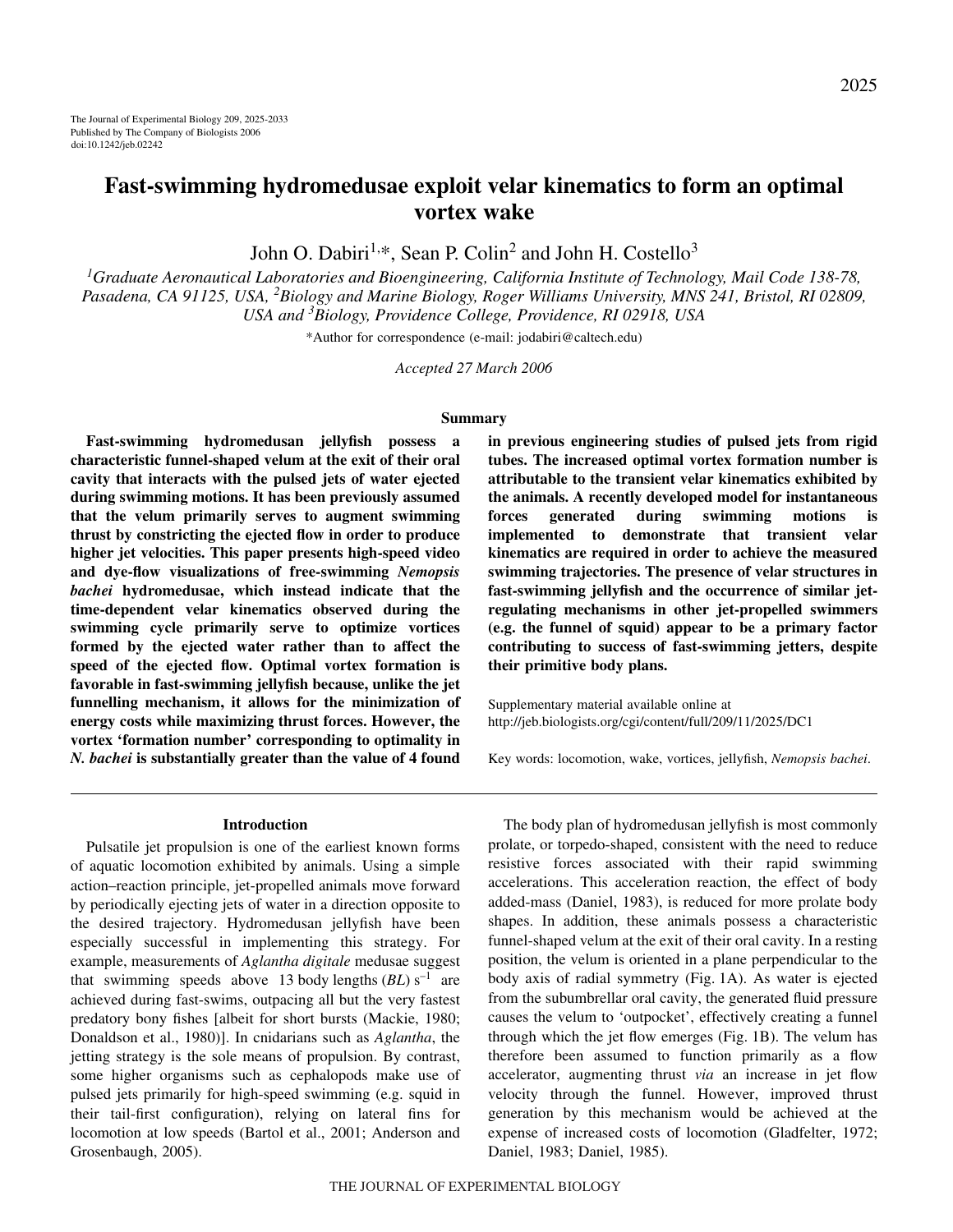# 2026 J. O. Dabiri, S. P. Colin and J. H. Costello

The flow created by pulsatile jets is dominated by radially symmetric, rotating currents called vortex rings. Laboratory studies using mechanical pulsatile jet generators have shown that a physical limit exists on the maximum size of any vortex ring created by a pulsatile jet. Once this limit – called the vortex 'formation number' (denoted *T\**lim, where the asterisk indicates that the parameter is dimensionless) – is reached, additional fluid ejected during the same pulse forms a jet of

PLAY-000401 0003.2080sec 04 15:39:33 PLAY-000384 FWD15 0003 .0720sec **MW** C 04 15:39:33 PLAY-000384  $-0003$ FWD15 .07 20sec

Fig. 1. Morphological analysis of *N. bachei*. (A,B) Images of *N*. *bachei* (A) at rest, and (B) during jet ejection. Image height is 7.2 mm. V, velum;  $D_V$ , velar diameter; T, tentacles; OC, oral cavity; MW, mesogleal wall; A, animal apex. Out-pocketing of velum into funnel shape is discernable in B. (C) Sample of image analysis. Image from B superimposed with reconstructions of the oral cavity boundary (broken black line) and velum (solid black line), based on control points (white circles).

fluid that trails behind the vortex ring (Gharib et al., 1998). The energy cost of ejecting fluid in the form of a vortex ring with a trailing jet behind it has been shown to be higher than fluid transport *via* an isolated vortex ring with no trailing jet (Krueger and Gharib, 2003). Together, these results suggest that the efficiency of fluid transport in pulsatile jets can be maximized by the formation of 'optimal' vortex rings, in the sense of the largest possible vortex during each jet pulse without the formation of a trailing jet behind the vortex.

Given the broad role of pulsatile jet propulsion in a diverse range of biological fluid transport functions, from aquatic locomotion to intracardiac blood transport, it is useful to ask whether animal systems are capable of optimizing vortex formation to take advantage of the aforementioned functional benefits discovered in mechanical fluid transport systems. A key difference between the mechanically generated jet flows previously studied and those occurring in nature is the appearance of valve-like structures, such as the hydromedusan velum described above, which vary the jet exit diameter during the vortex formation process. It has recently been shown that a proper extension of the optimal vortex formation concept to animal systems must incorporate these timedependent kinematics in the analysis (Dabiri and Gharib, 2005a; Dabiri and Gharib, 2005b). Failure to do so can obscure the importance of optimal vortex formation to biological fluid transport processes. In particular, timedependent valve (or similar structure) kinematics are capable of changing the optimal vortex formation number *T\**lim from the specific value  $T^*$ <sub>lim</sub> $\approx$ 4( $\pm$ 0.5) found in constant-diameter mechanically generated jets (Dabiri and Gharib, 2005b). Consequently, the existence of optimal vortex formation (or a lack thereof) in a biological system cannot be proven based on the assumption of a particular numerical value of the vortex formation number.

To better understand the role of optimal vortex formation in biological pulsed jets, this paper investigates the possible occurrence of optimal vortex formation in the fast-swimming jellyfish *Nemopsis bachei* Agassiz 1849. First, we use highspeed video imaging of free-swimming specimens to measure the time-dependent velar kinematics during the entire swimming cycle. Second, we combine these results with dye flow visualization of the wake created by *N. bachei* and a model for the associated swimming dynamics to determine whether the animal achieves optimal vortex formation, in a manner similar to that observed in recent mechanically generated jet flow experiments (Dabiri and Gharib, 2005b). In the process, generally applicable aspects of the optimal vortex formation concept are identified.

### **Materials and methods**

### *Video measurements and analysis*

Specimens of *Nemopsis bachei* Agassiz (*BL* ~5·mm) were placed in a Petri dish filled with saltwater and observed under a light microscope. Swimming motions were elicited using tactile stimulation from an external needle brought in contact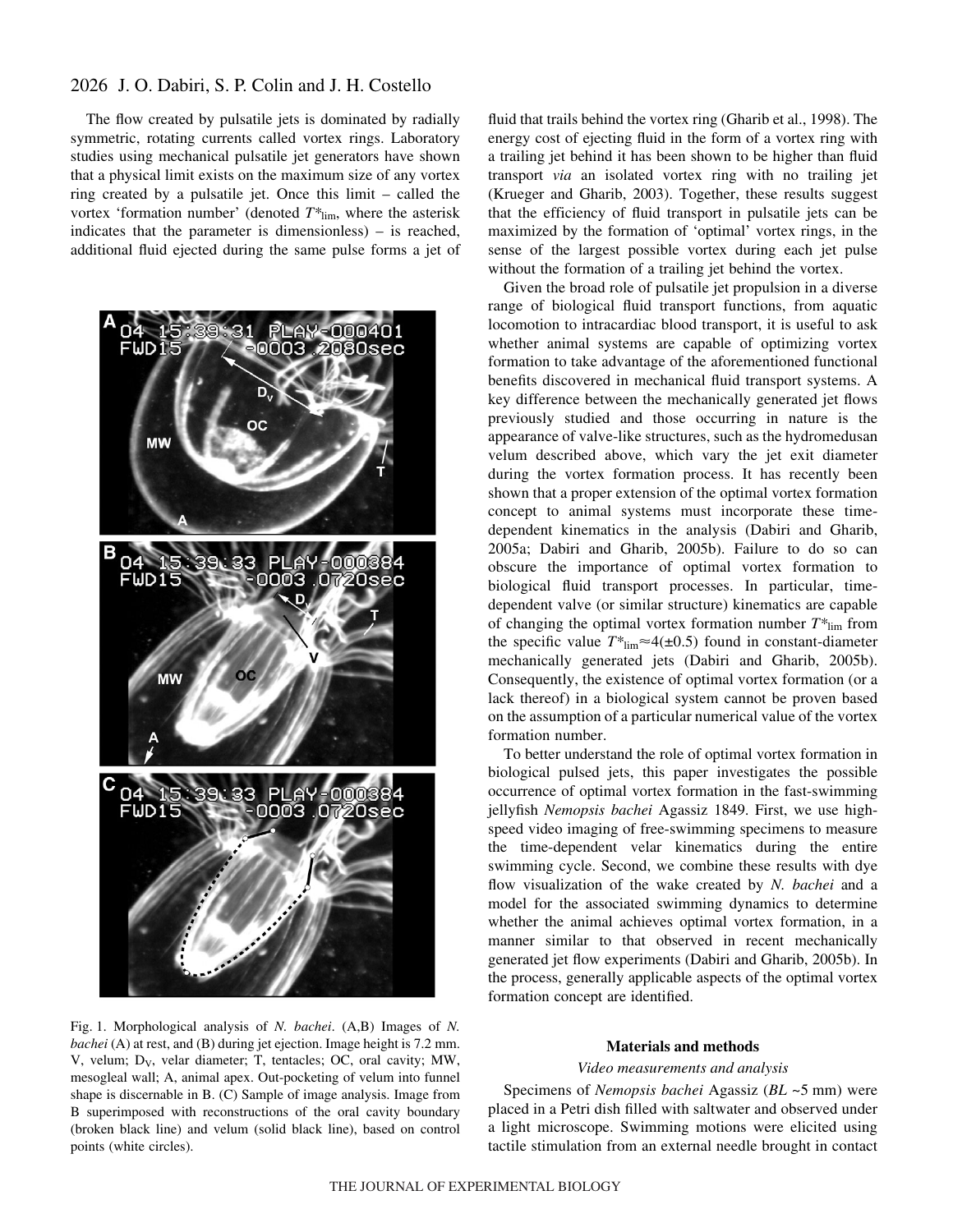with the tentacles. The results were recorded digitally from a 720 $\times$ 480 pixel CCD camera to a PC at 250 frames s<sup>-1</sup>. Motion of the velum was observed from camera views into the oral cavity (from an oblique angle) and from the side during separate swimming cycles, to ensure that the velum was properly identified. In addition, a larger-field view was used during separate swimming cycles to observe the wake created by the animals. This wake flow was made visible by injecting a milk solution into the oral cavity prior to the introduction of the tactile stimulation that elicited swimming motions. Since not all of the injected dye was ejected during each contraction phase, residual dye in the subumbrellar region facilitated visualizations of the subsequent refilling phase as well.

Image analysis (Dabiri and Gharib, 2003) was used to reconstruct the animal morphology and kinematics based on the manually selected locations of the apex of the subumbrellar oral cavity, the edges of the subumbrellar margin, and the velar tips, as observed in each frame of the video measurements (Fig. 1C). The algorithm then created a best-fit curve connecting the selected control points. The fidelity of each morphological reconstruction was confirmed based on comparison with local image intensity and contrast signatures in the original image frame. Given the approximation that the animals are radially symmetrical [reasonable for the present analysis (Gladfelter, 1972)], the elliptical reconstruction (e.g. Fig. 1C) was sufficient to compute the volume of the oral cavity for each video frame captured during the swimming cycles. Volume measurements possess a maximum uncertainty of  $\pm 6\%$ , stemming from determination of the oral cavity boundary (i.e. broken curve in Fig. 1C).

Due to inherent challenges in capturing the rapid swimming motions in a manner such that they could be subsequently analyzed quantitatively (e.g. motion in a plane parallel to the camera image plane and away from the Petri dish bottom, straight swimming trajectories that are contained in the field of view, etc.), the number of specimens that could be examined quantitatively was limited (*N*=2). These animals exhibited behavior that was qualitatively and quantitatively similar when investigated in depth. However, the generality of the quantitative conclusions that can be drawn from this study is necessarily tempered by the limited sample size. In the subsequent presentation of measurements, two distinct swimming cycles are presented as an indication of the repeatability of the phenomena observed here.

### *Vortex formation parameter*

The vortex 'formation time', the dimensionless parameter which is used to describe the vortex formation process, can be generalized (Dabiri and Gharib, 2005a; Dabiri and Gharib, 2005b) to the case of a time-varying jet velocity  $U(t)$  and diameter  $D(t)$  by expressing the parameter as an integral:

$$
T^* = \int_0^t \frac{U(\tau)}{D(\tau)} d\tau, \qquad (1)
$$

where time  $t=0$  corresponds to the start of fluid ejection (e.g. the beginning of medusa bell contraction). A complementary modification (Krueger et al., 2004) can be incorporated in Eqn 1 to account for flow past the animal (irrespective of the animal shape) that occurs due to forward motion of the animal relative to the surrounding fluid:

$$
T^* = \int_0^t \frac{U(\tau) + \dot{X}(\tau)}{D(\tau)} d\tau, \qquad (2)
$$

where  $\dot{X}(t)$  is the instantaneous forward velocity of the animal. The vortex formation time parameter in Eqn 2 was computed for the *N. bachei* specimens based on the measured forward velocity  $X(t)$  as well as the measured oral cavity volume  $V_{\text{OC}}(t)$ and velar diameter  $D_V(t)$ :

$$
T^* = \int_0^t \frac{\frac{-4dV_{\text{OC}}(\tau)/d\tau}{\pi D_{\text{V}}^2(\tau)} + \dot{X}(\tau)}{D_{\text{V}}(\tau)} d\tau. \tag{3}
$$

Note that the first term in the numerator of Eqn 3 is the jet velocity during fluid ejection and is positive since the oral cavity volume is decreasing during fluid ejection.

### *Fluid dynamic model*

The measured body kinematics,  $V_{OC}(t)$  and  $D_V(t)$ , of swimming *N. bachei* were input to a recently developed force estimation model (Dabiri, 2005) to discern the effect of velar kinematics on the swimming performance predicted by the model. In the model (Dabiri, 2005), the magnitude of the swimming force **F**<sup>L</sup> generated by *N. bachei* during the contraction phase is dictated by the transfer of momentum from the animal to the wake in the form of fluid vorticity (rotation and shear) and wake vortex added-mass (cf. Dabiri, 2006), an unsteady contribution from the acceleration of the fluid vorticity.

It is important to note that the governing equation for force estimation in Dabiri's model (Dabiri, 2005) contains an error that is corrected here [see Appendix and published Corrigendum (Dabiri, 2005)]. The correct equation for the locomotive force, in its most general form, is:

$$
\mathbf{F}_{\mathcal{L}} = \rho \frac{d}{dt} \left[ (\mathbf{1} + \mathbf{C}_{\mathbf{A}\mathbf{M}}^{-1}) \int_{S_{\mathcal{V}}} \phi \mathbf{n} dS \right],\tag{4}
$$

where  $\rho$  is the density of the fluid (water), 1 is the identity matrix (a matrix with each diagonal element equal to 1),  $C_{AM}$ is the wake vortex added-mass tensor (a  $3\times3$  matrix in the present case),  $\phi$  is the velocity potential, and the normal vector **n** is directed out of the vortex wake. The integral is evaluated on the surface  $S_V$  of the vortex wake. The addedmass tensor of a vortex will typically have non-zero elements only on the diagonal (see Appendix). Hence, the matrix inverse  $C_{AM}^{-1}$  in Eqn 4 can be evaluated in an element-wise fashion.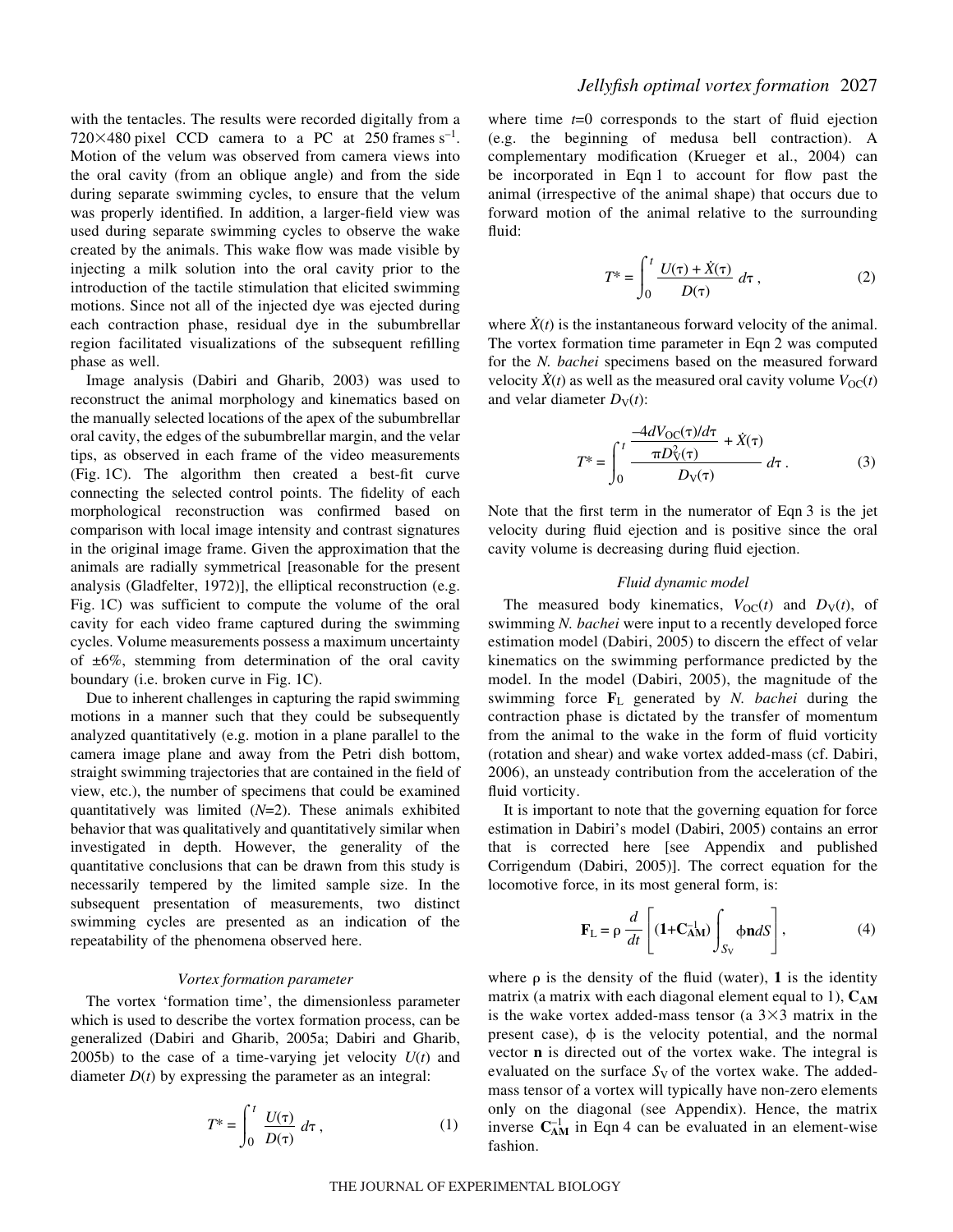# 2028 J. O. Dabiri, S. P. Colin and J. H. Costello

The integral of the velocity potential in Eqn 4 can be expressed in terms of the volume  $V_V(t)$  and velocity  $U_V(t)$  of the vortex wake (see Appendix):

$$
\mathbf{F}_{\rm L}(t) = -\rho \frac{d}{dt} \left[ (\mathbf{1} + \mathbf{C}_{\rm AM}) \mathbf{U}_{\rm V}(t) V_{\rm V}(t) \right]. \tag{5}
$$

The volume  $V_V(t)$  of the wake vortex created by *N. bachei* during each swimming cycle was calculated by assuming that all of the fluid ejected during a pulse is contained in the generated wake vortex, and that an additional volume of fluid equal to 30% of the vortex volume was also entrained into the wake vortex from the ambient fluid:

$$
V_{\mathcal{V}}(t) = \left[\frac{1}{(1-0.3)}\right] \left(\frac{\pi}{4}\right) \int_0^t U(\tau) D^2(\tau) d\tau ,\qquad (6)
$$

or, using the present measurement data,

$$
V_{\rm V}(t) = \left[\frac{1}{(1-0.3)}\right] \int_0^t \left[\frac{-dV_{\rm OC}(\tau)}{d\tau}\right] d\tau \,. \tag{7}
$$

The assigned 30% entrainment is compatible with laboratory studies of vortex formation from pulsed jets (Dabiri and Gharib, 2004).

The vortex velocity  $U_V(t)$  was approximated as the ratio of the vortex ring circulation  $\Gamma(t)$  to the vortex ring radius  $R(t)$ . The circulation was estimated using the 'slug model' (Didden, 1979), which assumes that fluid is initially ejected as a straight, spatially uniform jet. With this assumption, the model gives:

$$
\Gamma(t) = \frac{1}{2} \int_0^t U^2(\tau) d\tau , \qquad (8)
$$

or, using the present measurement data,

$$
\Gamma(t) = \frac{1}{2} \int_0^t \left\{ \left[ \frac{-4dV_{\text{OC}}(\tau)/d\tau}{\pi D_V^2(\tau)} \right]^2 - \left[ \dot{X}(\tau) \right]^2 \right\} d\tau \,. \tag{9}
$$

The second term in Eqn 9 reflects the fact that flow past the animal reduces the relative strength (i.e. circulation content) of the ejected jet by reducing its velocity relative to the ambient flow (Krueger et al., 2003; Krueger et al., 2006). The vortex radius  $R(t)$  was derived from the volume calculation in Eqn 7 as:

$$
R(t) \approx \left[\frac{3}{4\pi} V_{\rm V}(t)\right]^{1/3}.\tag{10}
$$

Finally, dye visualizations (e.g. Fig. 4) indicated that that the wake vortex ring created by *N. bachei* is closely approximated by an ellipsoid with added-mass coefficient  $c_{ii}=0.6$  in the axial direction. This component of the full added-mass tensor is the only one of relevance since the net locomotive force is aligned with the axial direction. Combining Eqn 5, Eqn 7, Eqn 9 and Eqn 10, the complete equation for the locomotive force **F**<sup>L</sup> deduced from the measurements of the *N. bachei* wake is:

$$
\mathbf{F}_{L}(t) = -A\rho \frac{d}{dt}
$$
\n
$$
\left\{\begin{aligned}\n\int_{0}^{t} \left\{\left[\frac{-4dV_{\text{OC}}(\tau)/d\tau}{\pi D_{\text{V}}^{2}(\tau)}\right]^{2} - \left[\dot{X}(\tau)\right]^{2}\right\} d\tau \\
\left\{\int_{0}^{t} \left[\frac{-dV_{\text{OC}}(\tau)}{d\tau}\right] d\tau\right\}^{1/3}\n\end{aligned}\right\} \int_{0}^{t} \frac{-dV_{\text{OC}}(\tau)}{d\tau} d\tau \right\} \mathbf{e}_{1},
$$
\n(11)

where  $e_1$  is a unit vector in the axial swimming direction and the parameter A is a constant equal to 1.63 in the present case. In general, A will depend on the shape of the wake vortex (*via* dependence on the added-mass coefficient, vortex entrainment, and the assumed relationship between vortex radius and volume in Eqn 10), but the functional form of Eqn 11 will remain the same. Hence, we are able to estimate the force produced by a jet-propelled animal based solely on the body kinematics  $V_{OC}(t)$  and  $D_V(t)$ . Since Eqn 11 also requires knowledge of the instantaneous forward swimming velocity  $\dot{X}(t)$ , the equations must be solved iteratively. To do so, the animal was assumed to begin its motion from rest  $[\dot{X}(0)=0]$  and the swimming velocity was modelled based on the instantaneous swimming acceleration  $\ddot{X}(t)$  derived from Newton's law:

$$
\dot{X}(t) = \int_0^t \ddot{X}(\tau) d\tau = \int_0^t \frac{\|\mathbf{F}_L(\tau)\|}{m} d\tau, \qquad (12)
$$

where *m* is the mass of the animal, estimated from the body volume and by assuming that the animal is neutrally buoyant (i.e.  $\rho_{\text{body}} = \rho_{\text{fluid}}$ ). The swimming trajectory *X*(*t*) was computed by integrating the forward swimming velocity in Eqn·12 over the duration of the swimming cycle.

To complete the model of swimming dynamics, the refilling phase was assumed to consist of a spatially uniform inflow (Daniel, 1983). This assumption is consistent with dye visualizations of the refilling phase (see Results), which did not indicate the prominent vortex formation that has been seen in a recent study of the oblate schyphozoan refilling phase (Dabiri et al., 2005).

It is important to note that the swimming model (Eqn·12) does not include the effects of any resistive fluid dynamic forces. This omission stems from the fact that the required measurements of the oral cavity and velar kinematics could not be obtained from a view that contained the full exumbrellar surface. This outer surface profile is necessary in order to estimate both viscous drag and the acceleration reaction (added-mass) of the animal body. Although this deficiency limits comparison between the measurements and models to a qualitative analysis, it will be shown that qualitative comparison alone is sufficient to demonstrate the importance of velar kinematics for the observed swimming performance.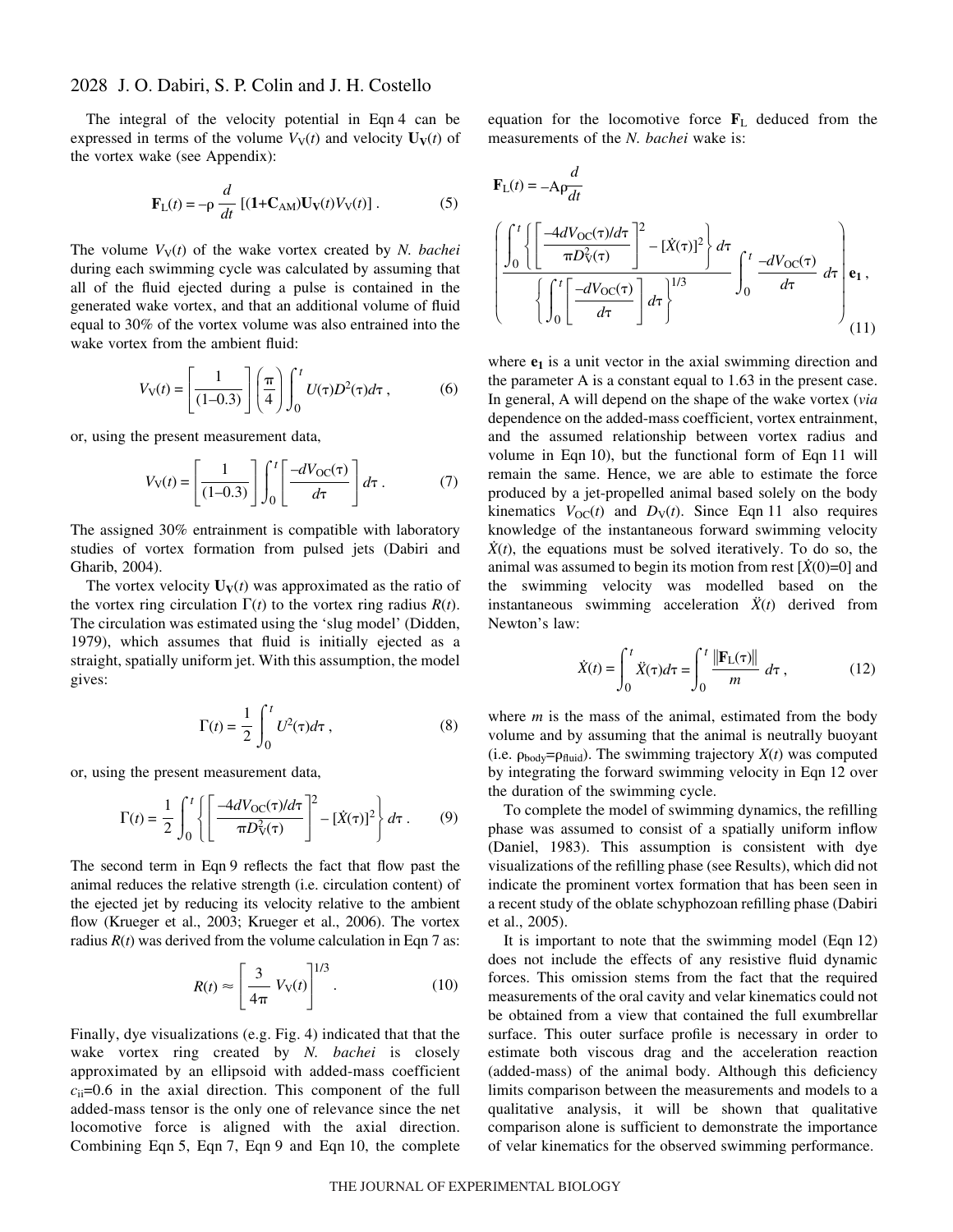## **Results**

Fig. 2 shows that the velar diameter changes in phase with the subumbrellar cavity volume, indicating that contraction of the velum during bell contraction dictates velar kinematics to a greater degree than the out-of-phase outpocketing effect as the velum swings open. At the end of jet ejection, the velum has decreased to one-fifth of its resting diameter, or 4% of its resting area. The superimposed data from a single swimming contraction of each animal (Fig.  $2$ ) suggests the level of interanimal repeatability of the observed velar kinematics.

Calculation of the vortex formation time of the ejected jet based on the measured *N. bachei* kinematics (i.e. Eqn 3) evaluated over the duration of the contraction phase) indicates that swimming function of the *N. bachei* sample achieves a total vortex formation time  $T^*_{\text{max}} \approx 8$ , greater than the vortex formation number that was observed in studies of rigid tube pulsed jets to coincide with the limit of vortex growth,  $T^*_{\text{lim}}$   $\approx$  4 (Fig. 3). If vortex growth had ceased at any value of  $T^*$  prior to end of the ejection phase [i.e. any  $T^*$ <sub>lim</sub> $\lt T^*$ <sub>max</sub>), a pronounced trailing jet of fluid would be observed directly behind the vortex [e.g. see fig. 3C (Gharib et al., 1998)].



Fig. 2. Measurements of *N. bachei* body kinematics during fast swimming. Two sets of measurements from distinct swimming cycles from two different animals (black and grey circles) are presented to indicate the repeatability of the swimming motions. Maximum measurement uncertainty is  $\pm 6\%$ . A curve fit to the data (solid black line) is used in subsequent analyses. (A) Velar diameter *versus* time during the swimming cycle. (B) Oral cavity volume *versus* time during the swimming cycle.



Fig. 3. Plot of vortex formation time  $(T^*)$  during the jet ejection phase  $(t/T_{ejection})$  of the swimming cycle (solid black line). At the end of the ejection phase (black star), the vortex formation time coincides with the range of values producing maximum vortex growth in mechanically generated jet flows with similar aperture kinematics (grey band) (Dabiri and Gharib, 2005b), where the aperture diameter contraction rate ranges between 15% and 30% of the average jet velocity. For comparison, the measured velar aperture contraction rate in *N. bachei* is approximately 20% of the average jet velocity. Broken lines indicate measurement uncertainty of  $\pm 10\%$  associated with calculation of vortex formation time (see Materials and methods). Note that the local plateau in the vortex formation time near  $t/T_{ejection}$ =0.7 is within the error of the measurement trend.

However, visualization of the wake of the *N. bachei* (Fig. 4) conclusively demonstrates that the animals do in fact create only a single vortex without a trailing jet during each jet ejection phase, despite the fact that the total vortex formation time  $T^*$ <sub>max</sub> is much greater than 4. This result is examined further in the Discussion.

The importance of temporal variations in the velar diameter becomes apparent when one examines their effect on the forward trajectory of the animal. Fig. 5 plots the measured trajectory of a *N. bachei* specimen during a single swimming



Fig. 4. Optimal vortex formation during fast-swimming of *N. bachei*. Image from dye flow visualization showing vortex formation in the wake of the animal. Image height is 7.2 mm. No trailing flow exists directly behind the vortex (see also movie in supplementary material), supporting the conclusion that the animal generates a single vortex (shown schematically in inset) per swimming cycle, despite the fact that  $T^*_{\text{max}} \approx 8$ .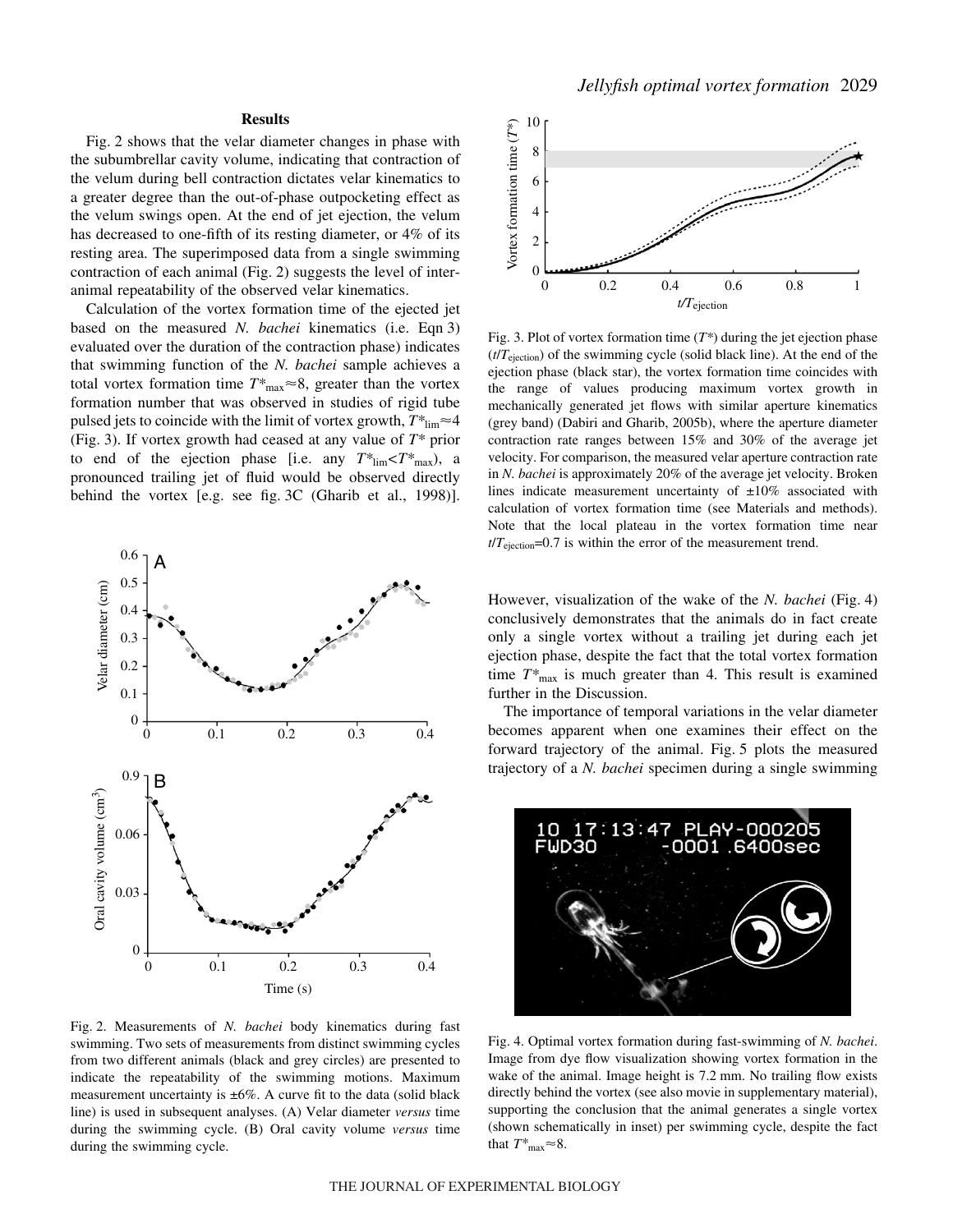

Fig. 5. Measurement and models of *N. bachei* swimming trajectory. The ratio of instantaneous forward motion (relative to its position at the start of the measured swimming cycle) to the maximum forward motion,  $x/X_{\text{max}}$ , is plotted *versus* the current point in the full swimming cycle (i.e. ejection and relaxation). Both the real animal (solid black line) and the model that includes transient velar kinematics (broken black line) achieve continuous forward motion, whereas the model that assumes a constant velar aperture (dotted grey line) swims backward during the latter portion of the swimming cycle. Measurement uncertainty is  $\pm 3\%$ .

cycle (solid black line) and compares this with the aforementioned model (Dabiri, 2005) of the trajectory (Eqn·11, Eqn 12) based on either the measured time-varying velar kinematics (broken black line) or a hypothetical constant velar diameter (equal to the velar diameter at rest; dotted grey line). The results in Fig. 5 are presented such that the measured trajectory and the models each have the same maximum forward motion. This presentation provides an objective comparison despite the fact that the effect of resistive fluid forces is not included in the models, as mentioned previously. The swimming model based on transient velar kinematics agrees qualitatively with the trend observed empirically, while the model assuming a constant velar diameter does not. Specifically, a constant velar aperture would result in a significant backward motion of the animal during the refilling phase. In contrast, thrust generated during the ejection phase of the animals (real and modelled) with time-varying velar kinematics is sufficient to fully compensate for the retarding effect of the refilling phase. Hence, this qualitative comparison suggests that the velar motion exhibited by *N. bachei* is integral to the observed swimming performance of the animals.

An important component of the dynamic model for the refilling phase was the assumption that vortex ring formation does not affect this portion of the swimming cycle in hydromedusae, and therefore the refilling flow may be treated as a uniform inflow jet (Daniel, 1983). Dye visualizations support this assumption from two perspectives. First, the vortex ring formed during the contraction phase has moved sufficiently far downstream at the end of the contraction phase that the flow field it induces at the subumbrellar margin is negligible (Fig. 4). The magnitude of the flow induced by the vortex is inversely proportional to the distance from the vortex (Lamb, 1932). Second, there is no visual evidence of a pronounced stopping vortex during the refilling phase (see movie in supplementary material), as has been observed in scyphomedusae (Dabiri et al., 2005).

### **Discussion**

Small hydromedusae swim in order to escape predation and to reposition themselves to feed (Colin et al., 2003). Effective swimming for these small hydromedusae means that they are capable of accelerating fast enough to avoid predation and efficiently enough to avoid wasting valuable energy resources. We have demonstrated that *N. bachei* is able to manipulate its velar diameter during swimming in a manner that enables the medusa to produce a jet that maximizes thrust while minimizing energy costs. Specifically, contracting the velum during bell contraction resulted in *N. bachei* being able to achieve a total formation time  $T^*_{\text{max}} \approx 8$  while producing only a single vortex (i.e. without a thick trailing jet directly behind it).

Previous analyses (e.g. Gharib et al., 1998) have demonstrated that it is not possible to form a single vortex from a jet ejected with a total vortex formation time  $T^*_{\text{max}} \approx 8$  if the velar diameter is constant (given that the corresponding vortex formation number *T\**lim for a pulsed jet ejected from a constant-diameter orifice or nozzle is equal to 4). Based on studies with constant aperture area jets, total vortex formation times *T\**max>4 indicate that jet ejection continued beyond the formation number (i.e. the formation time at which vortex growth ceases) and that they are not functioning in an energetically efficient manner. However, mechanically generated jet flows exhibiting a temporally variable aperture area (Dabiri and Gharib, 2005b) suggest that the rate of velar diameter decrease achieved by *N. bachei* (approximately 20% of the average jet velocity) is sufficient to extend vortex growth beyond  $T^* \approx 4$ . In the mechanically generated jet flows, aperture diameter contraction rates between 15% and 30% of the average jet velocity were sufficient to prolong vortex growth. Although the velar geometry and kinematics in those experiments were not identical to those of *N. bachei* (e.g. the velar motion was prescribed *a priori*), the vortex formation process in both cases shares similar physics.

It is also observed that at the end of the ejection phase of swimming motions, the vortex formation time exhibited by *N. bachei* ( $T^* \approx 8$ ) coincides very closely with the time at which vortex growth is expected to terminate, based on those previous mechanical experiments (Fig. 3). Together, these results suggest that *N. bachei* creates a single vortex during the contraction phase of each swimming cycle and that the vortex is the largest that can be achieved with its given velar kinematics, since the duration of jet ejection coincides with the duration of vortex growth. Hence, optimal vortex formation is achieved *via* the velar motions, in the sense of the largest possible vortex without the formation of a trailing jet directly behind the vortex. This results in a maximization of swimming thrust while avoiding the penalty of increased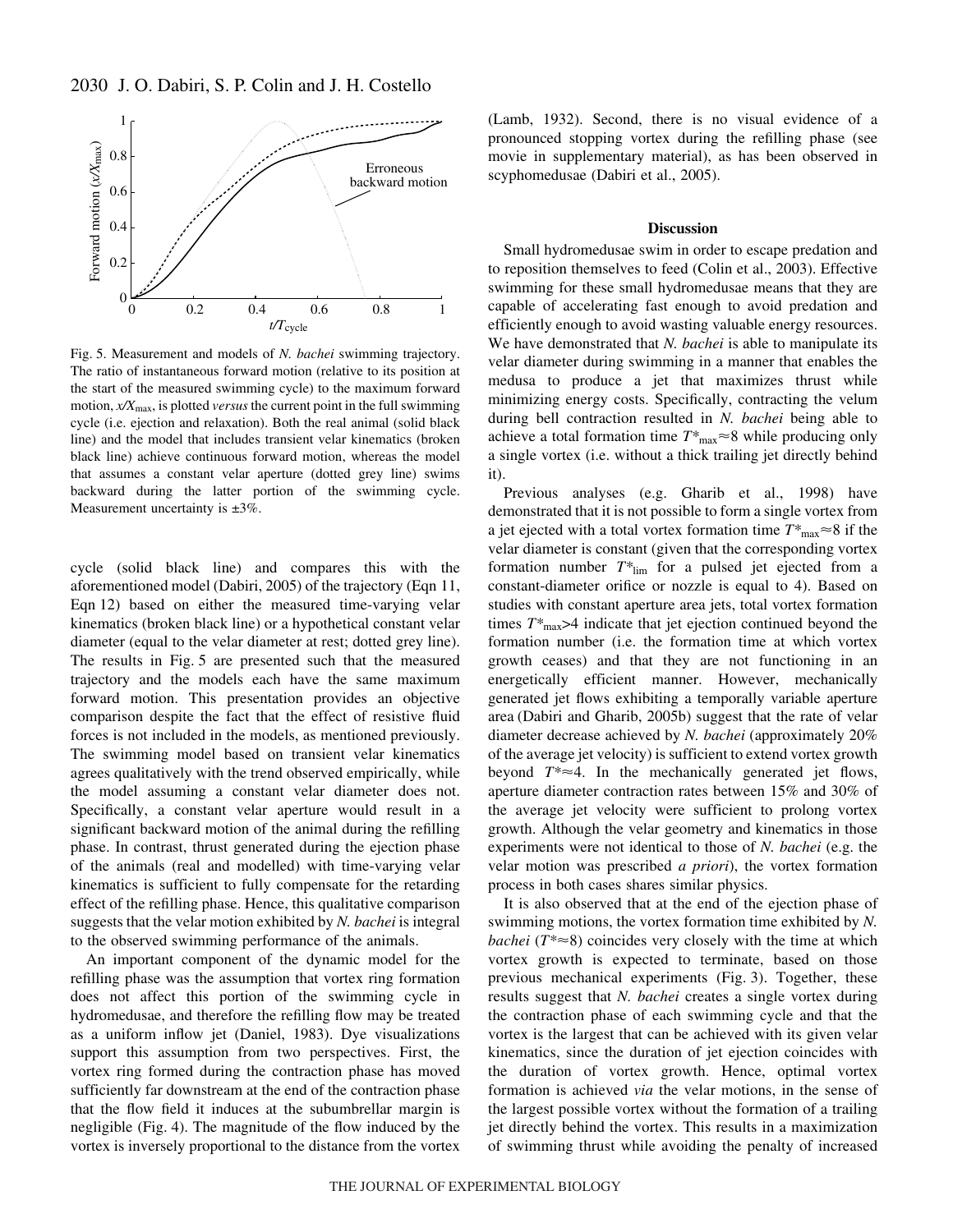energetic costs that is associated with the formation of a trailing jet.

Our results demonstrate that the velum functions to tune fluid ejection, achieving efficient swimming by exploiting the concept of optimal vortex formation. Important differences may potentially exist between the manifestation of optimal vortex formation in simplified laboratory experiments and the real animals, especially in the value of the vortex formation number parameter. These differences must be appreciated in comparative biological analyses, lest spurious conclusions be reached regarding the structure–function relationships exhibited by these animals. The time-dependent velar motion has been shown to be integral to the observed swimming performance. The model prediction of backward swimming motion for a constant velar diameter is consistent with previous observations of reduced swimming performance in hydromedusae with the velum excised (Gladfelter, 1972).

It is important to note the possibility of even further improved swimming performance in other aquatic jetpropelled swimmers. While in the present case vortex growth was extended until  $T^* \approx 8$ , recent theoretical studies suggest that vortex formation can, in principle, be extended by another 35%, approaching *T*<sup>\*</sup>≈11 (Kaplanski and Rudi, 2005). This room for improvement may already be occupied by jetters whose performance is known to surpass that of *Nemopsis bachei*, such as *Aglantha digitale* (Colin and Costello, 2002).

The discussion of swimming energetics has thus far focused on the vortex wake created by *N. bachei*. It is useful to consider also whether the shape of the subumbrellar region and the velum may inherently pose energetic benefits for locomotion outside of the aforementioned wake dynamics. Engineering studies of flow exiting through orifices and nozzles have demonstrated that fluid energy losses are a direct function of the exit boundary shape (Smits, 2000). As a rigid structure, the resting orientation of the *N. bachei* velum in a plane normal to the jet flow would promote flow separation upstream of the velar exit, resulting in energy losses during the process of fluid ejection. By contrast, the outpocketed nozzle configuration of the velum during the contraction phase minimizes upstream flow separation. We therefore hypothesize that the flowinduced deformation of the velum from its resting configuration to the outpocketed nozzle shape is a passive mechanism that functions to minimize shape-related energy losses during the swimming cycle. Although the same benefit to the contraction phase could be achieved by a rigid velum in the outpocketed configuration, the flow during the refilling phase would be made much less efficient. The resting position of the velum and its flexibility together enable flow-induced forces to create an energy-preserving nozzle passage during both fluid ejection and refilling, whereas a rigid outpocketed velum could not. The energy required to deform the elastic velum in the process is likely negligible.

Finally, the concept of optimal vortex formation is not limited to the formation of single vortices. Some species of jetting squid are known to form a thick trailing jet flow directly behind the vortex, indicating that jet ejection is continued after

vortex growth has ceased (Anderson and Grosenbaugh, 2005). However, temporal variations in the aperture area can still be coordinated with the vortex formation time *T\** for alternative behavioural aims, such as the maximization of absolute thrust magnitude, irrespective of the required energy input (Dabiri and Gharib, 2005a). Such a behaviour would be appropriate in life-threatening circumstances, such as during escape from predators. In each case, the velum or analogous structure appears to be a primary factor contributing to success of fastswimming jetters, despite their primitive body plans. The appearance of optimal vortex formation as a successful strategy in response to selective pressures at the relatively low Reynolds numbers observed here (*Re*<200) supports that the notion that optimal vortex formation may exist even more broadly in aquatic locomotion and biological propulsion. This suggestion of a broader role for the concept of optimal vortex formation in swimming and flying has been buoyed by recent comparative biomechanics studies at higher Reynolds numbers (Linden and Turner, 2004; Dabiri and Gharib, 2005a; Milano and Gharib, 2005).

### **Appendix**

### *Derivation of Eqn·4 and revised wake vortex ratio (Wa)*

The model of Dabiri aims to include the effect of flow unsteadiness in estimates of locomotive forces based on wake measurements (Dabiri, 2005). Traditional analyses make use of the vortex impulse  $I_V$ , which can be computed given the distribution of vorticity in the (assumed three-dimensional) wake:

$$
\mathbf{I}_{\mathbf{V}} = \frac{\rho}{2} \int_{V_{\mathbf{V}}} \mathbf{x} \times \boldsymbol{\omega} dV.
$$
 (A1)

The vortex impulse accounts for the total linear momentum carried by a vortex if and only if that vortex is moving at its self-induced velocity **USI** (i.e. the velocity induced by the distribution of vorticity on itself). This can be seen more explicitly by rewriting the integral in Eqn A1 using the theorem of Burgatti (Saffman, 1992):

$$
\frac{1}{2} \int_{V_{\text{V}}} \mathbf{x} \times \boldsymbol{\omega} dV = \int_{V_{\text{V}}} \mathbf{u} dV - \int_{S_{\text{V}}} \phi \mathbf{n} dS. \tag{A2}
$$

The first integral on the right-hand side of Eqn A2 is by definition equal to the linear momentum of the fluid inside the wake vortex volume  $V_V$ . If the center of mass of the wake vortex moves at  $U_{SI}$  (e.g. the aforementioned case of selfinduced motion), we have:

$$
\rho \int_{V_{\rm V}} \mathbf{u}dV = \rho V_{\rm V} \mathbf{U}_{\rm SI} \,. \tag{A3}
$$

The second integral on the right-hand side of Eqn  $A2$ negative sign included – is the contribution from wake vortex added-mass. By definition, it is equal to the linear momentum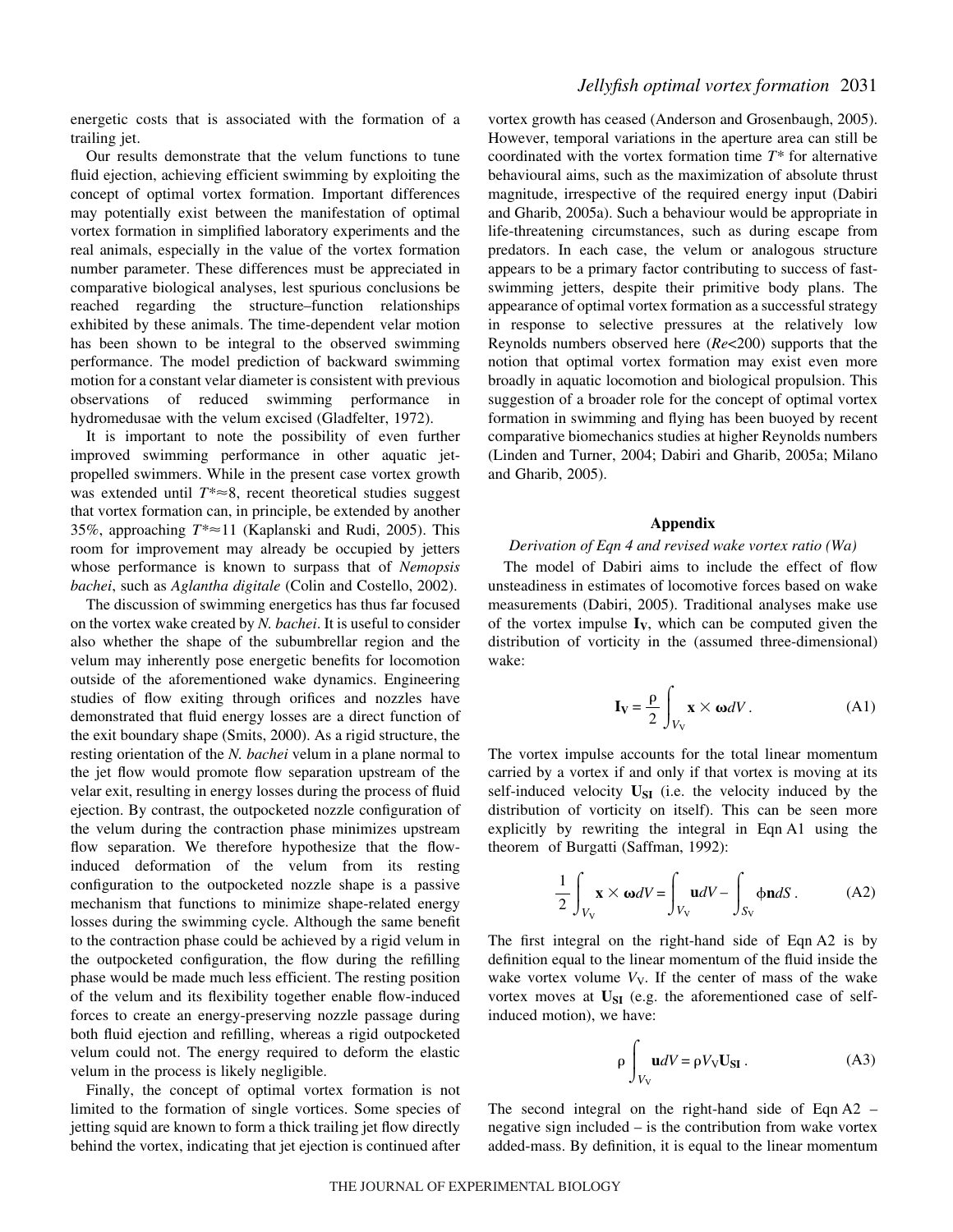# 2032 J. O. Dabiri, S. P. Colin and J. H. Costello

of fluid surrounding the wake vortex volume  $V_V$ , and is computed by integrating the velocity potential  $\phi$  on the surface *S*<sub>V</sub> of the wake vortex. The negative sign in Eqn A2 arises from the convention that the unit normal **n** is directed out of the wake vortex into the surrounding fluid. This second integral can be expressed in terms of the wake vortex volume  $V_V$  and the self-induced vortex velocity U<sub>SI</sub> using the wake vortex added-mass tensor  $C_{AM}$ :

$$
-\rho \int_{S_V} \phi \mathbf{n} dS = \rho V_V \mathbf{C}_{AM} \mathbf{U}_{SI} .
$$
 (A4)

Substituting Eqn  $A2-A4$  into Eqn A1 and taking the timederivative, we can deduce that the locomotive force  $\mathbf{F}_L$  arising due to the creation of a steady vortex propagating at its selfinduced velocity  $U_{SI}$  is given by:

$$
\mathbf{F}_{\rm L} = -\frac{\partial \mathbf{I}_{\mathbf{V}}}{\partial t} = -\frac{\partial}{\partial t} \left( \frac{\rho}{2} \int_{V_{\rm V}} \mathbf{x} \times \boldsymbol{\omega} dV \right) = -\frac{\partial}{\partial t} \left[ \rho V_{\rm V} (\mathbf{1} + \mathbf{C}_{\mathbf{A}\mathbf{M}}) \mathbf{U}_{\mathbf{S}\mathbf{I}} \right], \quad (A5)
$$

where **1** is the identity matrix (Lamb, 1932). It is worth reemphasizing that only in the case of a steady flow can the locomotive force  $\mathbf{F}_L$  be deduced solely from the vortex impulse Eqn A1. In general, flow unsteadiness caused by ambient flow conditions (relative to the animal) and any interactions between the wake and the animal body/appendages (e.g. during vortex formation, wake capture, etc.) will cause the vortex wake to propagate at a velocity different from its self-induced velocity  $U_{SI}$ . In these cases, the actual vortex motion  $U_V$  replaces the self-induced velocity U<sub>SI</sub> in Eqn A3 and Eqn A4. However, their sum,

$$
\mathbf{I} = \rho V_{\text{V}} (1 + \mathbf{C}_{\text{AM}}) \mathbf{U}_{\text{V}} , \qquad (A6)
$$

is no longer equivalent to the integral in Eqn A1. Dabiri's equation 4 (Dabiri, 2005) incorrectly accounts for the additional unsteady contribution by adding the added-mass integral in Eqn A4 to the vortex impulse in Eqn A1. The proper solution is to use Eqn A6 in its current form, as done in the present paper. Alternatively, if an integral form is preferred (e.g. for numerical simulations), one can rewrite the identity matrix in Eqn A6 using  $1=C_{AM}^{-1}C_{AM}$ , factor out the added mass tensor, and use Eqn A4 to arrive at the relation:

$$
\mathbf{I} = -\rho (1 + \mathbf{C}_{AM}^{-1}) \int_{S_V} \phi \mathbf{n} dS . \tag{A7}
$$

The locomotive force is then given by Eqn 4. The validity of Eqn·A7 is dependent on the wake vortex added-mass tensor being non-singular, so that the matrix inverse can be performed. This does not appear to be a limitation in practice since the presence of fluid viscosity suggests that the wake vortex boundary S<sub>V</sub> will typically be geometrically regular (The interested reader is encouraged to pursue a rigorous proof of this statement). When the wake vortex possesses two

orthogonal planes of symmetry, the added-mass tensor  $C_{AM}$ will have non-zero elements only along the diagonal. Hence, the inverse can be computed in an element-wise fashion.

Dabiri introduced the wake vortex ratio (Wa) as a measure of the importance of flow unsteadiness to the total locomotive force (Dabiri, 2005). The preceding developments enable us to refine both the definition and quantitative interpretation of the wake vortex ratio. Let us begin with the parameter Wa as defined by Dabiri (Dabiri, 2005):

$$
Wa = \frac{\overline{c}_{ii} S U_{Vi}}{\Gamma}, \qquad (A8)
$$

where  $\bar{c}_{ii}$  is the two-dimensional approximation for the wake vortex added-mass coefficient corresponding to unidirectional motion in the *i*-direction, *S* is the wake vortex width, and  $U_{Vi}$ is the total wake vortex speed in the *i*-direction. The ratio in Eqn A8 compares the linear momentum of the wake vortex added-mass (propagating with the wake vortex at velocity  $U_V$ ) to the steady vortex momentum (i.e. wake vortex propagation at the self-induced velocity **USI** instead of its actual velocity U<sub>V</sub>); for details of the derivation, see (Dabiri, 2005). Eqn A4–A6 indicate that the wake vortex ratio can be written more generally as:

$$
Wa = \frac{\|\rho V_{V} C_{AM} U_{V}\|}{\|\rho V_{V} (1 + C_{AM})(U_{V} - U_{U})\|},
$$
 (A9)

where the  $L_2$ -norm  $\| \cdot \|$  denotes the magnitude of the enclosed vector, and  $U_U$  is the unsteady component of the wake vortex velocity, i.e.  $U_V - U_U = U_{SI}$ . For unidirectional vortex motion in the *i*-direction, straightforward algebraic manipulation reduces Eqn A9 to:

$$
\text{Wa} = \frac{c_{\text{ii}}}{1 + c_{\text{ii}} - (1 + c_{\text{ii}})} \frac{U_{\text{Ui}}}{U_{\text{Vi}}}.
$$
(A10)

Inspection of Eqn A10 suggests a simple, objective (i.e. independent of measurement precision) criterion to determine the importance of unsteady wake dynamics in locomotive forces: flow unsteadiness should be considered if:

$$
\text{Wa} = \frac{c_{\text{ii}}}{1 + c_{\text{ii}}} \,. \tag{A11}
$$

Eqn·A10 indicates that the left- and right-hand sides of Eqn A11 are equal in the limit of a steady flow  $(U_U=0)$ , in which case Eqn A5 also holds. Alternatively, where Eqn A11 holds, Eqn A5 is no longer valid, and unsteady wake vortex dynamics must be considered. In general, the wake vortex added-mass tensor will be time-dependent, such that the relative importance of flow unsteadiness varies during the propulsive cycle. For example, in the period during the propulsive cycle when the vortex wake created by *N. bachei* exhibits an added-mass coefficient  $c_{ii}=0.6$ , the present criterion